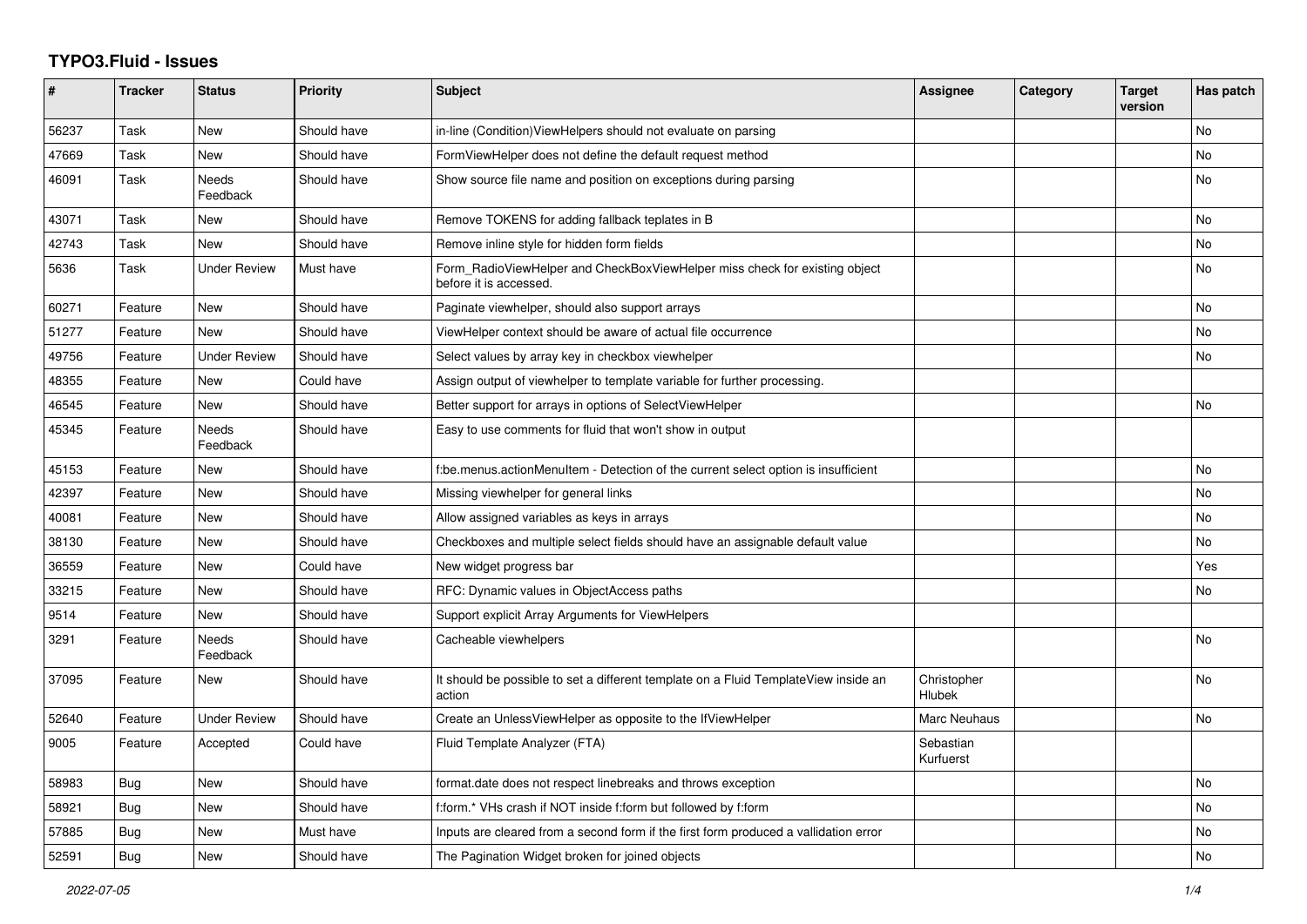| $\vert$ # | <b>Tracker</b> | <b>Status</b>       | <b>Priority</b> | <b>Subject</b>                                                                                              | Assignee               | Category | <b>Target</b><br>version | Has patch |
|-----------|----------------|---------------------|-----------------|-------------------------------------------------------------------------------------------------------------|------------------------|----------|--------------------------|-----------|
| 52536     | Bug            | <b>Under Review</b> | Should have     | Errorclass not set if no property-attribute set                                                             |                        |          |                          |           |
| 52419     | <b>Bug</b>     | New                 | Should have     | Wrong PHPDocs notation for default value inline f:translate viewhelper                                      |                        |          | 2.0                      | <b>No</b> |
| 50888     | <b>Bug</b>     | <b>Under Review</b> | Should have     | WSOD by changing name of section and if Fluid caches are generated                                          |                        |          |                          | No        |
| 49038     | <b>Bug</b>     | New                 | Must have       | form.select does not select the first item if prependOptionValue is used                                    |                        |          |                          | No        |
| 47006     | Bug            | <b>Under Review</b> | Should have     | widget identifier are not unique                                                                            |                        |          |                          | <b>No</b> |
| 28554     | Bug            | New                 | Should have     | (v4) implement feature flag to disable caching                                                              |                        |          |                          | <b>No</b> |
| 28553     | <b>Bug</b>     | <b>New</b>          | Should have     | improve XHProf test setup                                                                                   |                        |          |                          | No        |
| 28552     | Bug            | New                 | Should have     | (v5) write ViewHelper test for compiled run; adjust functional test to do two passes<br>(uncached & cached) |                        |          |                          | <b>No</b> |
| 28550     | <b>Bug</b>     | New                 | Should have     | (v4) make widgets cacheable, i.e. not implement childnodeaccess interface                                   |                        |          |                          | No        |
| 28549     | Bug            | New                 | Should have     | make widgets cacheable, i.e. not implement childnodeaccess interface                                        |                        |          |                          | No        |
| 13045     | <b>Bug</b>     | <b>New</b>          | Should have     | Entity decode of strings are different between if-conditions and output of variable                         |                        |          |                          |           |
| 55008     | Bug            | <b>Under Review</b> | Should have     | Interceptors should be used in Partials                                                                     | Christian Müller       |          |                          | <b>No</b> |
| 28551     | Bug            | Accepted            | Should have     | (v4) backport VHTest                                                                                        | Sebastian<br>Kurfuerst |          |                          | <b>No</b> |
| 32035     | Task           | <b>New</b>          | Should have     | Improve fluid error messages                                                                                |                        | Core     |                          | Yes       |
| 62346     | Feature        | New                 | Could have      | comment should have high precende                                                                           |                        | Core     | 3.x                      | <b>No</b> |
| 46257     | Feature        | <b>Under Review</b> | Should have     | Add escape sequence support for Fluid                                                                       |                        | Core     |                          | <b>No</b> |
| 30555     | Feature        | New                 | Could have      | Make TagBuilder more extensible                                                                             |                        | Core     |                          | No        |
| 10472     | Feature        | <b>New</b>          | Could have      | Fluid Standalone distribution                                                                               |                        | Core     |                          | <b>No</b> |
| 7608      | Feature        | New                 | Could have      | Configurable shorthand/object accessor delimiters                                                           |                        | Core     |                          | Yes       |
| 4704      | Feature        | New                 | Should have     | Improve parsing exception messages                                                                          |                        | Core     |                          |           |
| 1907      | Feature        | New                 | Could have      | Default values for view helpers based on context                                                            |                        | Core     |                          |           |
| 33394     | Feature        | Needs<br>Feedback   | Should have     | Logical expression parser for BooleanNode                                                                   | <b>Tobias Liebig</b>   | Core     |                          | <b>No</b> |
| 39990     | Bug            | <b>New</b>          | Should have     | Same form twice in one template: hidden fields for empty values are only rendered<br>once                   |                        | Core     |                          | No        |
| 27607     | Bug            | New                 | Must have       | Make Fluid comparisons work when first element is STRING, second is NULL.                                   |                        | Core     |                          | No        |
| 3481      | Bug            | New                 | Should have     | Use ViewHelperVariableContainer in PostParseFacet                                                           |                        | Core     |                          | <b>No</b> |
| 51239     | Bug            | <b>Under Review</b> | Must have       | AbstractViewHelper use incorrect method signature for "\$this->systemLogger->log()"                         | Adrian Föder           | Core     |                          | Yes       |
| 33551     | Bug            | New                 | Must have       | View helper values break out of a partial scope                                                             | Sebastian<br>Kurfuerst | Core     |                          | <b>No</b> |
| 12863     | Bug            | New                 | Should have     | Attributes of a viewhelper can't contain a '-'                                                              | Sebastian<br>Kurfuerst | Core     |                          | <b>No</b> |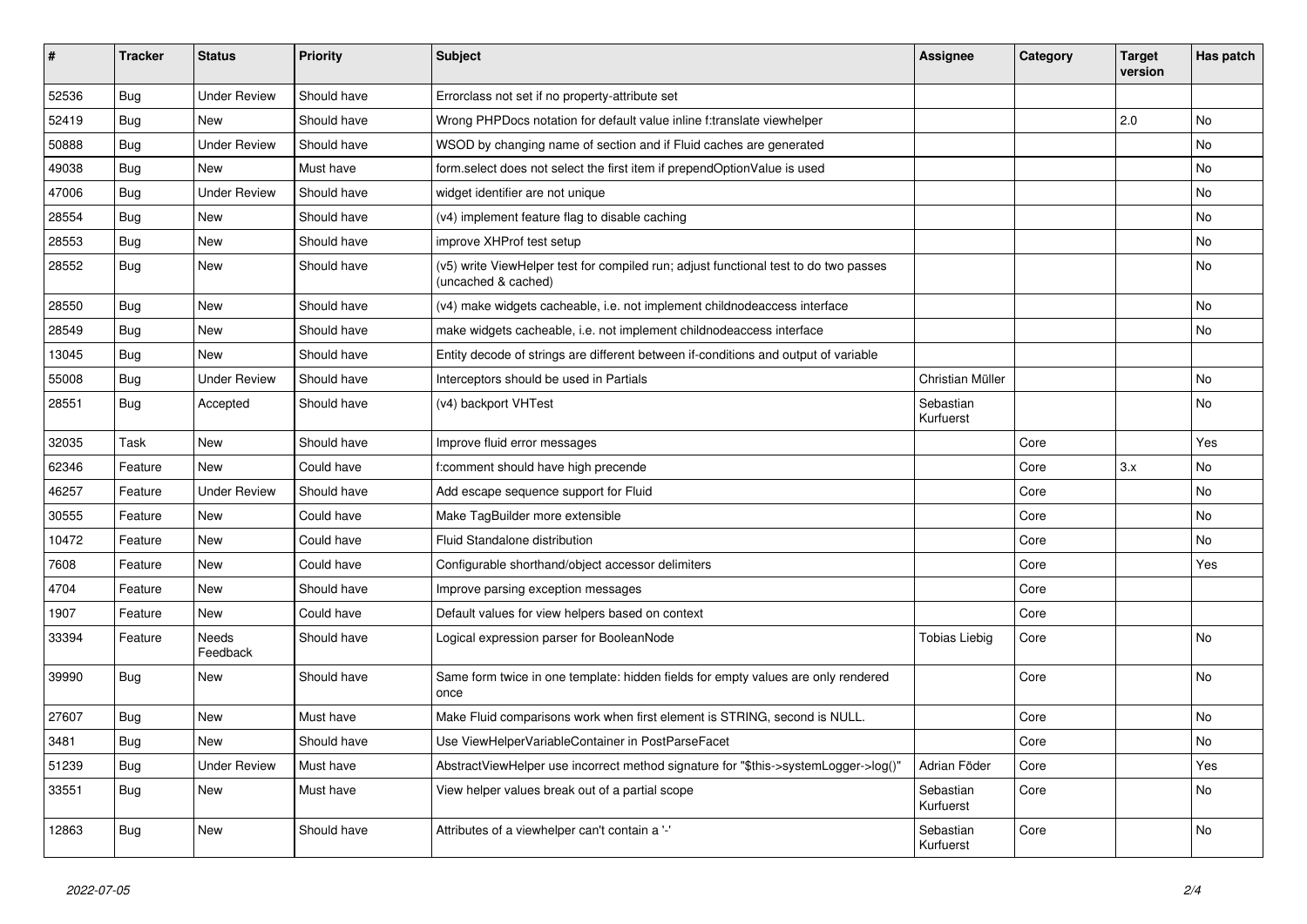| $\sharp$ | <b>Tracker</b> | <b>Status</b>       | <b>Priority</b>      | Subject                                                                                                | <b>Assignee</b>        | Category    | <b>Target</b><br>version | Has patch |
|----------|----------------|---------------------|----------------------|--------------------------------------------------------------------------------------------------------|------------------------|-------------|--------------------------|-----------|
| 45394    | Task           | New                 | Should have          | Forwardport Unit test for standalone view                                                              |                        | View        |                          | <b>No</b> |
| 43072    | Task           | New                 | Should have          | Remove TOKENS for adding templates fallback in Backporter                                              |                        | View        |                          | No        |
| 60181    | Feature        | New                 | Could have           | Caching mechanism for Fluid Views/Templates                                                            |                        | View        |                          | No        |
| 8989     | Feature        | Needs<br>Feedback   | Could have           | Search path for fluid template files                                                                   |                        | View        |                          | No        |
| 46289    | Bug            | Needs<br>Feedback   | Should have          | Enable Escaping Interceptor in XML request format                                                      |                        | View        | 2.0.1                    | No        |
| 38369    | Bug            | New                 | Must have            | Resource ViewHelpers should not fall back to request package                                           |                        | View        |                          | No        |
| 34309    | Task           | New                 | Could have           | Unknown ViewHelpers cause exception - should be handled more graceful                                  |                        | ViewHelpers |                          | No        |
| 26664    | Task           | New                 | Won't have this time | Clean up Form ViewHelpers                                                                              |                        | ViewHelpers |                          | No        |
| 26658    | Task           | New                 | Won't have this time | Make Form ViewHelpers consistent                                                                       |                        | ViewHelpers |                          | No        |
| 10911    | Task           | New                 | Should have          | Tx_Fluid_ViewHelpers_Form_AbstractFormViewHelper->renderHiddenIdentityField<br>should be more reliable |                        | ViewHelpers |                          | No        |
| 9950     | Task           | New                 | Should have          | Binding to nested arrays impossible for form-elements                                                  |                        | ViewHelpers |                          |           |
| 54195    | Task           | New                 | Should have          | Rename and move FormViewHelper's errorClass value, currently 'f3-form-error'                           | Adrian Föder           | ViewHelpers |                          | No        |
| 8491     | Task           | Needs<br>Feedback   | Should have          | link.action and uri.action differ in absolute argument                                                 | Karsten<br>Dambekalns  | ViewHelpers |                          | No        |
| 60003    | Feature        | New                 | Should have          | Add required-Attribute to f:form.password                                                              |                        | ViewHelpers |                          | No        |
| 51100    | Feature        | New                 | Must have            | Links with absolute URI should have the option of URI Scheme                                           |                        | ViewHelpers |                          | No        |
| 39936    | Feature        | New                 | Should have          | registerTagAttribute should handle default values                                                      |                        | ViewHelpers |                          | No        |
| 36410    | Feature        | New                 | Should have          | Allow templates to send arguments back to layout                                                       |                        | ViewHelpers |                          | No        |
| 3725     | Feature        | New                 | Could have           | <b>CSS Engine</b>                                                                                      | Christian Müller       | ViewHelpers |                          | No        |
| 43346    | Feature        | <b>Under Review</b> | Should have          | Allow property mapping configuration via template                                                      | Karsten<br>Dambekalns  | ViewHelpers | 2.1                      | No        |
| 5933     | Feature        | Accepted            | Should have          | Optional section rendering                                                                             | Sebastian<br>Kurfuerst | ViewHelpers |                          | <b>No</b> |
| 65424    | Bug            | <b>Under Review</b> | Should have          | SelectViewHelper must respect option(Value Label)Field for arrays                                      |                        | ViewHelpers |                          | No        |
| 60856    | Bug            | New                 | Must have            | Target attribute not supported by the form viewhelper                                                  |                        | ViewHelpers |                          | Yes       |
| 54284    | Bug            | New                 | Should have          | Default Option for Switch/Case VH                                                                      |                        | ViewHelpers |                          | No        |
| 49600    | Bug            | New                 | Should have          | f:form tag shown as a HTML on frontend                                                                 |                        | ViewHelpers |                          | No        |
| 44234    | Bug            | <b>Under Review</b> | Should have          | selectViewHelper's sorting does not respect locale collation                                           |                        | ViewHelpers | 2.1                      | No        |
| 40064    | Bug            | New                 | Must have            | Multiselect is not getting persisted                                                                   |                        | ViewHelpers |                          | No        |
| 37619    | Bug            | New                 | Should have          | Fatal Error when using variable in name attribute of Section ViewHelper                                |                        | ViewHelpers |                          | No        |
| 34682    | <b>Bug</b>     | <b>Under Review</b> | Should have          | Radio Button missing checked on validation error                                                       |                        | ViewHelpers |                          | No        |